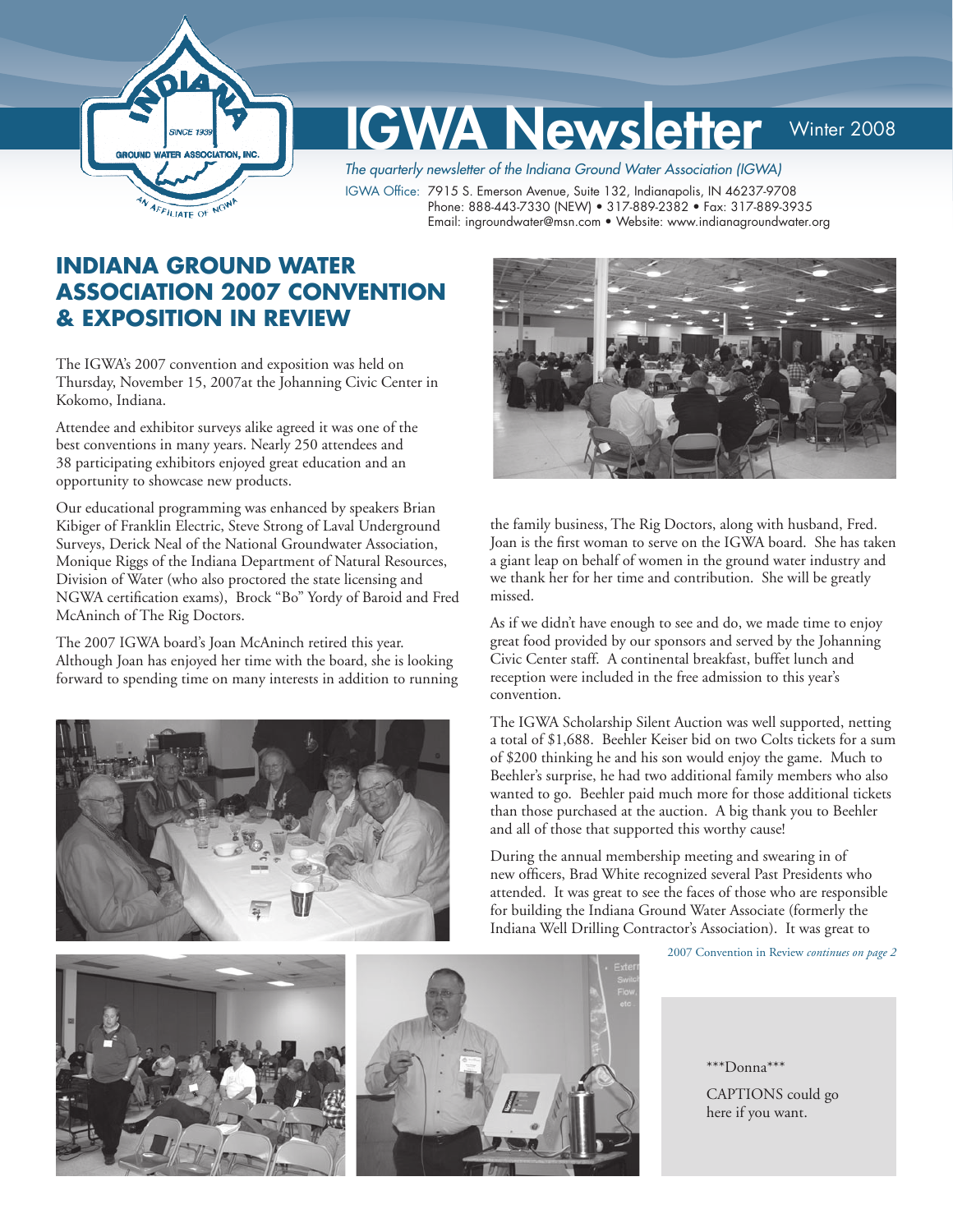## **2007 Convention in Review (continued)**

spend time with many of them who shared their stories about the association and our membership. Their







*XXXXX XXXX and Donna Sheets, IGWA Executive Director*

However, the highlight of the day was enjoying the old photos and convention programs that were available for everyone to see. It was thought the IGWA was 75 years old in 2007, but it appears we actually celebrated our 77th anniversary. Brad White, immediate past president, recently visited a customer's office and discovered an Indiana Well Drilling Contractor's Association "Charter Member" certificate hanging on their wall. The certificate's seal was dated 1930 and was issued November 1948. Brad's customer was kind enough to allow him to make a copy of the certificate to add to the IGWA archives. What a great find! I'm sure there are many other great photos and documents out there. The IGWA archives would certainly appreciated copies or originals of anything our members might be willing to donate.

This was the first convention for our new management company, DBS & Associates. Donna Sheets, Julie Gillen and Vickie Newell were on hand to assist and serve our attendees.

## We wish to acknowledge the contribution of the IGWA 2007 Convention Committee:

- Chair Joe Armstrong, Armstrong Well Drilling
- Randy Aufderheide, Dean Well Drilling
- John Baker, Dilden Brothers
- Don Findlay, Dilden Brothers
- Joan McAninch, The Rig Doctors
- Dan McCreadie, Kokomo Pump & Supply
- Brad White, RJM Sale & Marketing

# **IGWA CONVENTION SPONSORS**

Atlas Copco CMT, USA Baroid Industrial Drilling **Products** Flexcon Industries Franklin Electric

Grundfos Pumps Laibe Corporation Pentair Water Preferred Pump The Rig Doctors Water-Right, Inc



*The IGWA 2008 Board of Directors:* 



*Caption needed? -- Donna?*



*The IGWA 2008 President, Beehler Keiser (left) formally accepts the gavel from former president, XXXXXXXX.*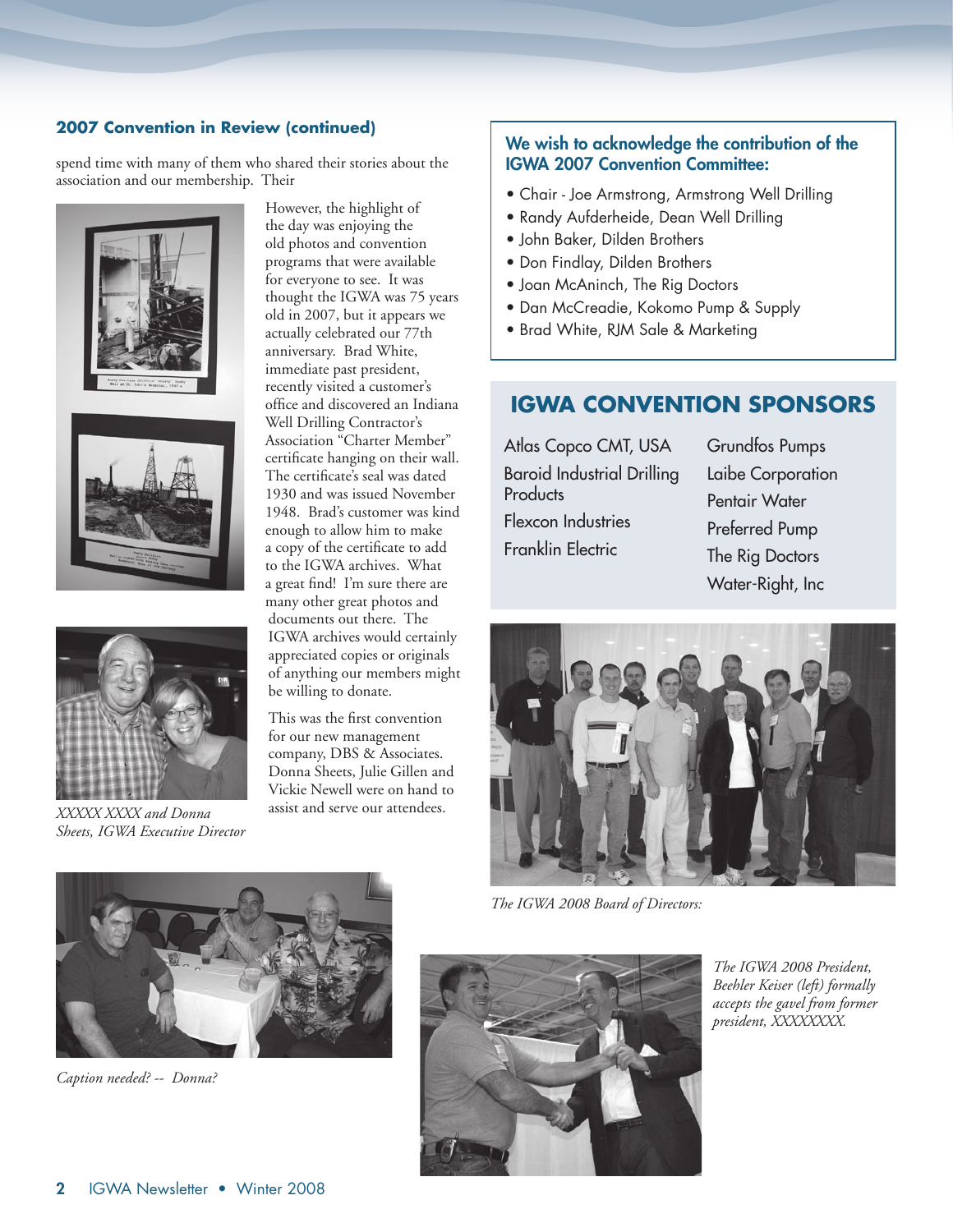# **IGWA CONVENTION EXHIBITORS**

A.Y. McDonald Mfg. Co. Ashworth - Train (representing MAAS Midwest & Perma Tank) Atlas Copco Baroid IDP BESTMA U.S.A. Inc. CETCO Drilling Products CSI Water Diversified Sales Group (representing Cresline, Merrill, Service Wire, Well Mate) Flexcon Industries Flint & Walling Pumps Franklin Electric





Gaylor & Associates Grundfos Pumps H2Optimal, Inc IDNR, Division of Water ISP, Commercial Vehicle Enforcement Division "Holey Moley" Kokomo Pump Supply Laibe Corporation Laval Underground Surveys / Lakos Separators Pentair Water Preferred Pump & Equipment RJM Sales & Marketing (representing Alloy Machine Works Stainless Steel Screens, Applied Motor Controls, CSI Water Treatment, Flexcon Industries, JM Eagle PVC Pipe, Simmons Manufacturing) South Lake Hydro

The DeHayes Group

The Rig Doctor's



1-317-839-7534 The R Fax 1-317-838-9244 Doctor's Drill Rig Repair Service

All Brands On Site repairs or in shop<br>Le-Roi • King Swivels • Rotary Tables **Rig Parts** 

1412 South County Road 1050-E Indianapolis, IN 46231-1866 U.S.A.

JOAN & FRED McANINCH Owners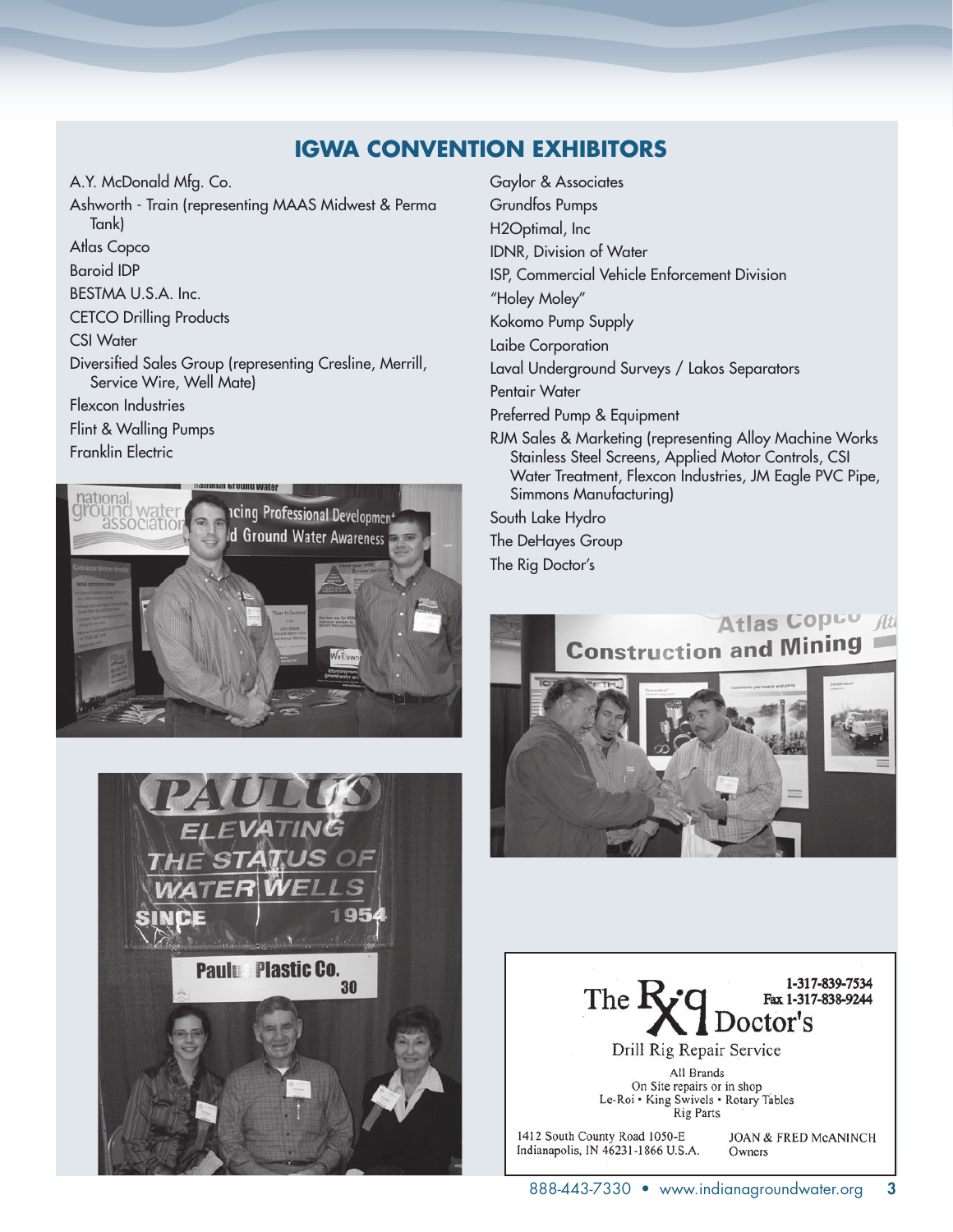

# **MESSAGE FROM THE PRESIDENT**

Dear IGWA Members,

As I am writing this letter, the air temperature is 5 degrees outside and I have all eight of my employees sweeping the shop, performing maintenance on all of the trucks and greasing equipment. This is not a great time to be a Water Well Contractor, but it is part of the challenge that I feel separates us from a lot of other professional occupations.

If someone was out of water, we would load up and go out to put that family back into water. Why would we go out in below freezing temperatures, risk ourselves as well as our equipment? Most Water Well Drilling Contractors are second generation or greater, you could say water it's in our blood. We have been raised to ignore the weather conditions in order to get that job completed. This is what makes us so different from so many other occupations and it is that trait that I feel is our greatest asset.

Our other great trait is independence. We have relied on ourselves for so long, that is hard to realize that other Water Well Contractors share the same concerns, and we could benefit by working together. We had a great turn out at our 2007 Indiana Ground Water Convention, I hope we can build upon that momentum by more people getting active in the association and making a difference in our future in this industry.

We invite you to join us on Saturday, March 15th for our Volunteer Joint Committee Meetings. The meeting will be held in the Kokomo area from 11:00 am – 1:00 pm and will include a box lunch. This is another great opportunity to come together with your peers, make suggestions and serve your industry. (See *Volunteer Sign Up Form* on page 6.) We hope to see you there.

Thank You,

Beehler Keiser, President, IGWA

*P.S. Do you know of any other industry or profession that can boast on a saying as well know as, "Colder than a Well Driller's #\*\*"? This was earned by working when others would not.*



**Chicago Branch** Supporting IL, IN, and IA

815.467.8166 24238 S. Northern Illinois Dr. Channahon, IL 60410

BRAND NEW WATER WELL MAINTENANCE FACILITY-Milwaukee, WI

 $\blacksquare$  4000 ft<sup>2</sup> expansion bay 60 feet tall

In house and mobile service technicians Trusted genuine Atlas Copco parts Complete water well service, repair, and customization SALES PARTS SERVICE SUPPORT

**Water Well Sales and Parts Todd Armstrong** 

Phone 630.205.4788 Fax. 815.467.8169

www.atlascopco.com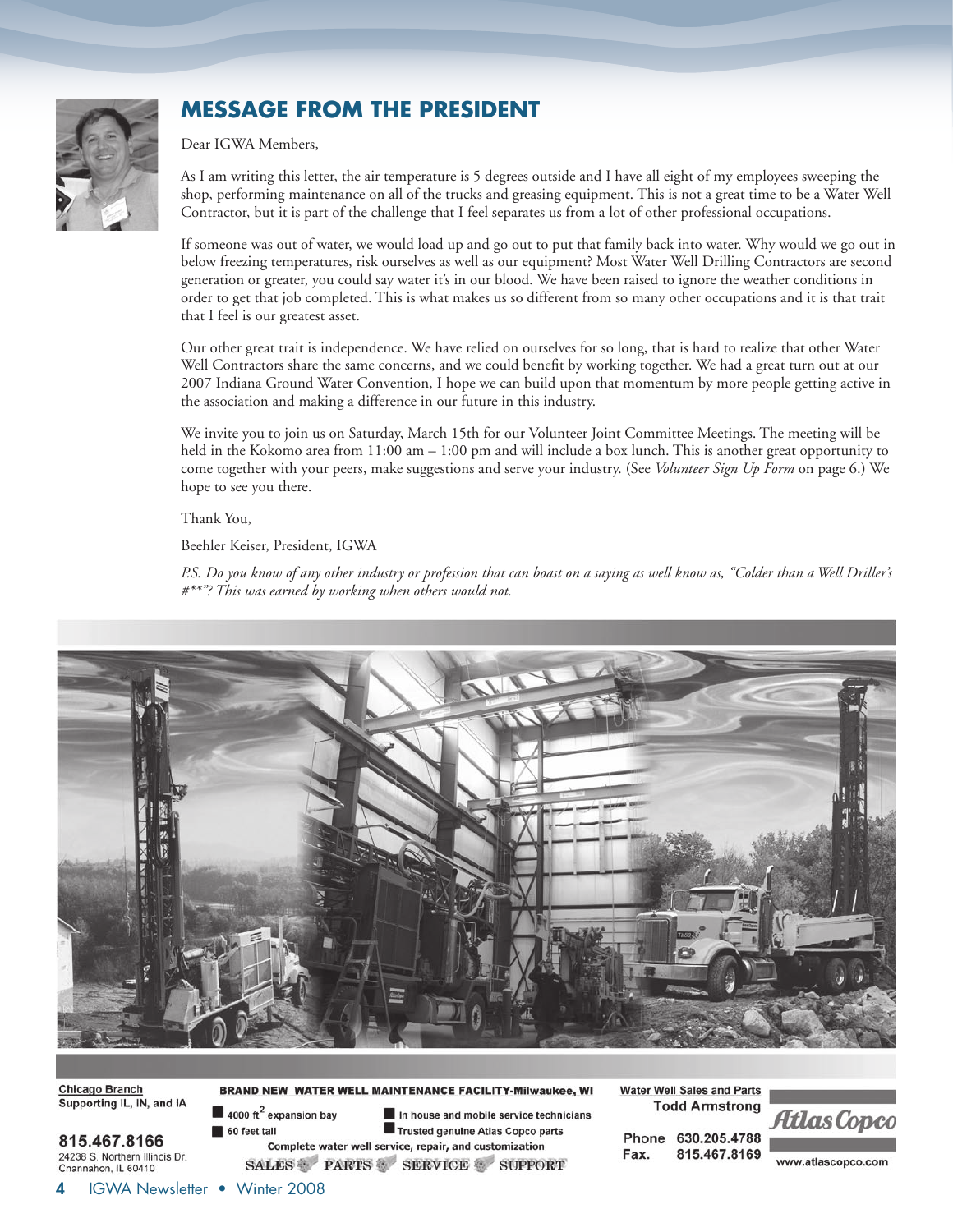# **IGWA MEMBERS WORKING TOGETHER PAYS OFF!**

This past November, Mike Kaufman of Kaufman Well Drilling was awarded a project consisting of twelve 150' deep geo-thermal loop holes. Mike has done several projects like this before, but this project was slightly different because it was over two hours from home and required 4 days on site in freezing weather. But, the biggest problem was that this project was in St. Joseph County in Northern Indiana.

Most contractors do not realize that this county requires a separate county license and a bond is required to drill water wells and geo-thermal loop holes. Mike knew this because of conversations he had with Beehler Keiser with Tatay Well Drilling at the Indiana Ground Water meetings. Beehler gave Mike the contact information for the St. Joseph County Health Department. This led to several phone calls to the Health Department, and this would add additional expense to the job and red tape to the project.

Mike realized that the red tape, winter weather and being unfamiliar with the area, could cause him problems in completing this project in a timely manner and still remain profitable. He decided to ask Beehler Keiser if he would like to work on this project with him.

Tatay Well Drilling had never drilled geo-thermal loop holes before and would benefit from the knowledge by working with Kaufman Well Drilling on this project. Kaufman Well Drilling would benefit by Tatay Well Drilling's relationship with the local Health Department in cutting through the red tape.

In early December, both contractors arrived on site with an approved geo-thermal permit that Tatay Well Drilling had taken care of and obtained. Once on site, they realized that both drill rigs had to work in an area that was 40' by 40'…. not a lot of room for two large drill rigs. After a little conversation, a plan was executed, the first day each contractor drilled three 150' completed geothermal for a total of six holes. Water for drilling was a concern before the project started. We could not get a water hydrant permit because of the freezing weather, so we would both work off one water truck and when it was empty the other truck would take its place. The empty truck would then run back to Tatay Well Drillings shop to refill. This worked very well and allowed both rigs to keep drilling.

At the end of the first day, it was below 20 degrees, so freezing of equipment overnight could have been a big problem and slow production. However, since Tatay Well Drilling's shop was so close to the job sites, both rigs and water trucks went into a heated shop overnight and were ready the next morning to go back to work. The entire job went very well, being completed in two days with a total of 1,800' of geo-thermal loop installed, both contractors made money and benefited by working together.

This February, Mike Kaufman and Beehler Keiser will work on a second project consisting of 16 geo-thermal holes at 150' each for a total of 2,400' of drilled holes. Both will be better prepared and more profitable because of a relationship gained by their membership and participation in the Indiana Ground Water Association.

# **KOKOMO PUMP SUPPLY, INC.**

*Pump and Well Supplies*

804 W. Morgan, Kokomo, IN 46901 **(765) 457-9143 • 800-352-4329** FAX (765) 457-7882 *Member IGWA*

## **DISTRIBUTOR OF THESE FINE COMPANIES:**

 ALLOY MACHINE WORKS GOULDS RIDGID BIGFOOT LIBERTY SPEARS CAMPBELL MAASS MIDWEST U.S. BENTONITE CHARTER PLASTICS MYERS WELLS CRESLINE OIL CREEK WOODFORD FLINT & WALLING

 A.Y. McDONALD FRANKLIN PW EAGLE BAROID LASCO SIMMONS CETCO MERRILL WELLMATE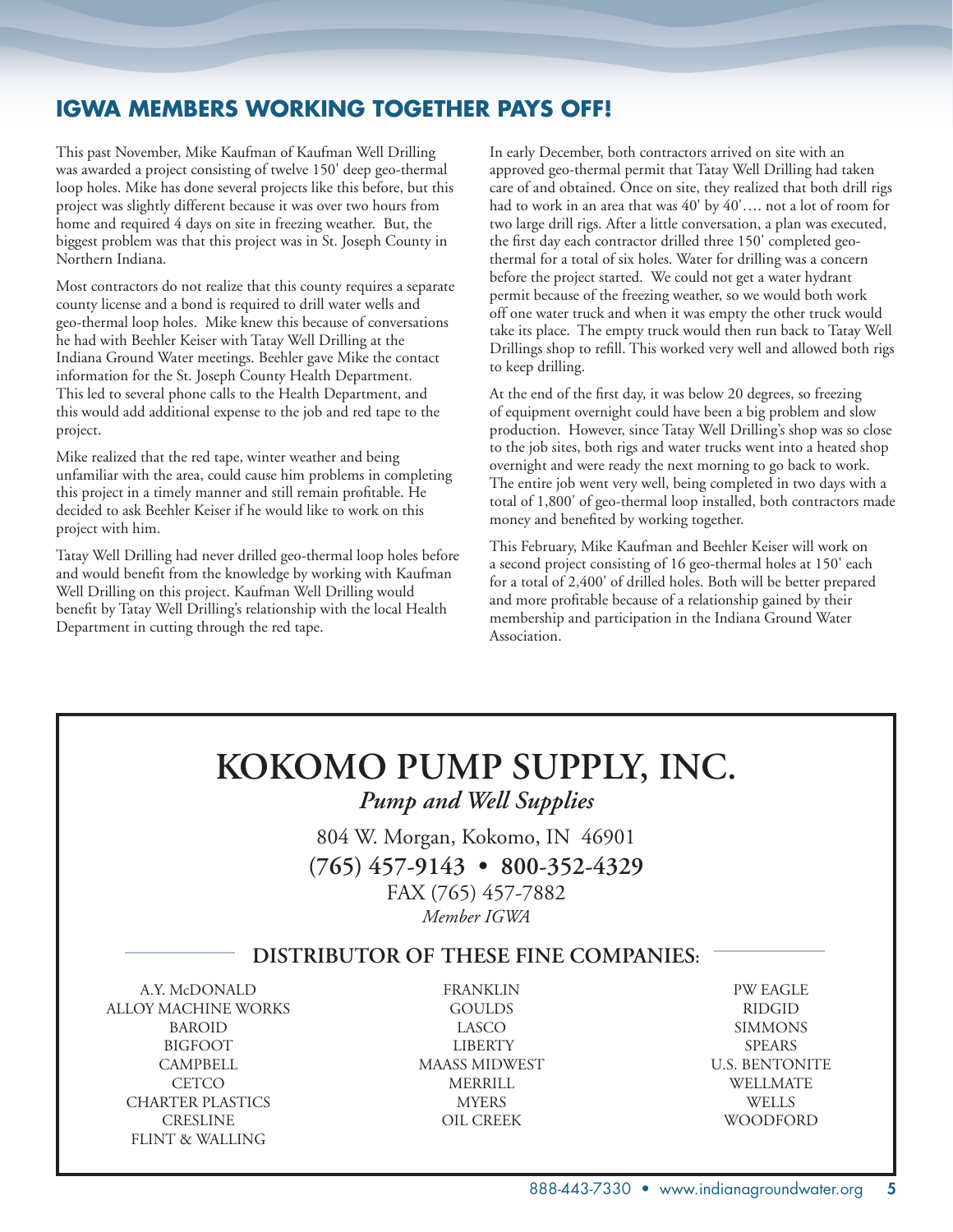# **NEW COMMERCIAL DRIVER'S LICENSES RULES PROPOSED**

*U.S. Department of Transportation, www.dot.gov/affairs/briefing.htm*

December 26, 2007 - Individuals seeking new commercial driver's licenses (CDL) would be required to complete both classroom and behind-the-wheel training from an accredited educational program or institution under a proposed rule announced today by the Federal Motor Carrier Safety Administration (FMCSA).

"This proposed rule will give truck drivers additional skills needed to keep our roads safe," FMCSA Administrator John H. Hill said.

Beginning three years after the effective date of a final rule, all applicants for a CDL or upgraded CDL would be required to provide a valid certificate from a truck driving program or institution accredited by the U.S. Department of Education or the Council on Higher Education Accreditation. The rule would not affect current CDL holders.

For a "Class A" CDL (tractor-trailers), the proposed rule would require a minimum of 76 hours of classroom instruction and 44 hours of behind-the-wheel training for a total of 120 hours. For "Class B" (large "box" or van trucks) and "Class C" CDLs (hazardous materials or certain passenger-carrying vehicles), the proposed rule would require a minimum of 58 hours of classroom instruction and 32 hours of behind-the-wheel training for a total of 90 hours. The training curriculum includes CDL safety regulations, vehicle operation and safe operating practices.

The public is invited to comment on the proposed rule. Instructions are available at www.regulations.gov docket number FMCSA-2007-27748. **Public comments will be accepted until March 25, 2008.**

# **IGWA VOLUNTEER SIGN UP FORM**

**The Indiana Ground Water Association** serves its members through education, promotion, and representation. The planning and implementation of most IGWA activities is handled by volunteer groups. All groups are supported by IGWA staff. IGWA Committees have ongoing, results-oriented tasks. The interaction between group members promoted effective planning and evaluation of tasks.

### You can help!

**You can help! Attend the Joint Committee Meeting on Saturday, March 15th, 11 am – 1pm in Kokomo, IN (location TBD)** Sign up now! Review the list of committees below and check those of interest to you. Return this form to the IGWA office and you'll receive more information about your area of interest.

## Sign Up Now! (check the committees you are most interested in)

I am interested in volunteering to work on the following areas:

- **\_\_\_\_ Awards Committee**: Develop awards program.
- **\_\_\_\_ Communications Committee**: Establish objectives of quarterly newsletter, annual membership directory and website and develop advertising sales strategies.
- **\_\_\_\_ Education Committee**: Works to enhance educational opportunities for all members of the industry, ranging from those with extensive practical experience to new members of the industry.
- Legislative/DOT Committee: Commit to involvement with local, state and federal officials. Develop grass roots efforts to involve membership.
- **\_\_\_\_ Membership Committee**: Promote the IGWA by securing new members and assisting current members through providing member services.
- **\_\_\_\_ Meeting/Convention Committee**: Planning and organization of Annual Meeting, Convention and Seminars.
- **\_\_\_\_ Exhibit Committee**: Plan and conduct the premier trade show for the industry in Indiana.
	- **Scholarship Committee**: Raise funds to support the annual scholarship awards.

| Email:<br><u> 1980 - Jan Samuel Barbara, martin d</u> |
|-------------------------------------------------------|

## My primary area of business (check all that apply):

- **\_\_\_\_** Contractor
- **\_\_\_\_** Manufacturer/Supplier
- **\_\_\_\_** Technical

**Return form to:** IGWA 7915 S. Emerson Ave., Suite 132, Indianapolis, IN 46237 or fax to 317-889-3935

*Questions?* Call 317-889-2382 or toll free: 888-443-7330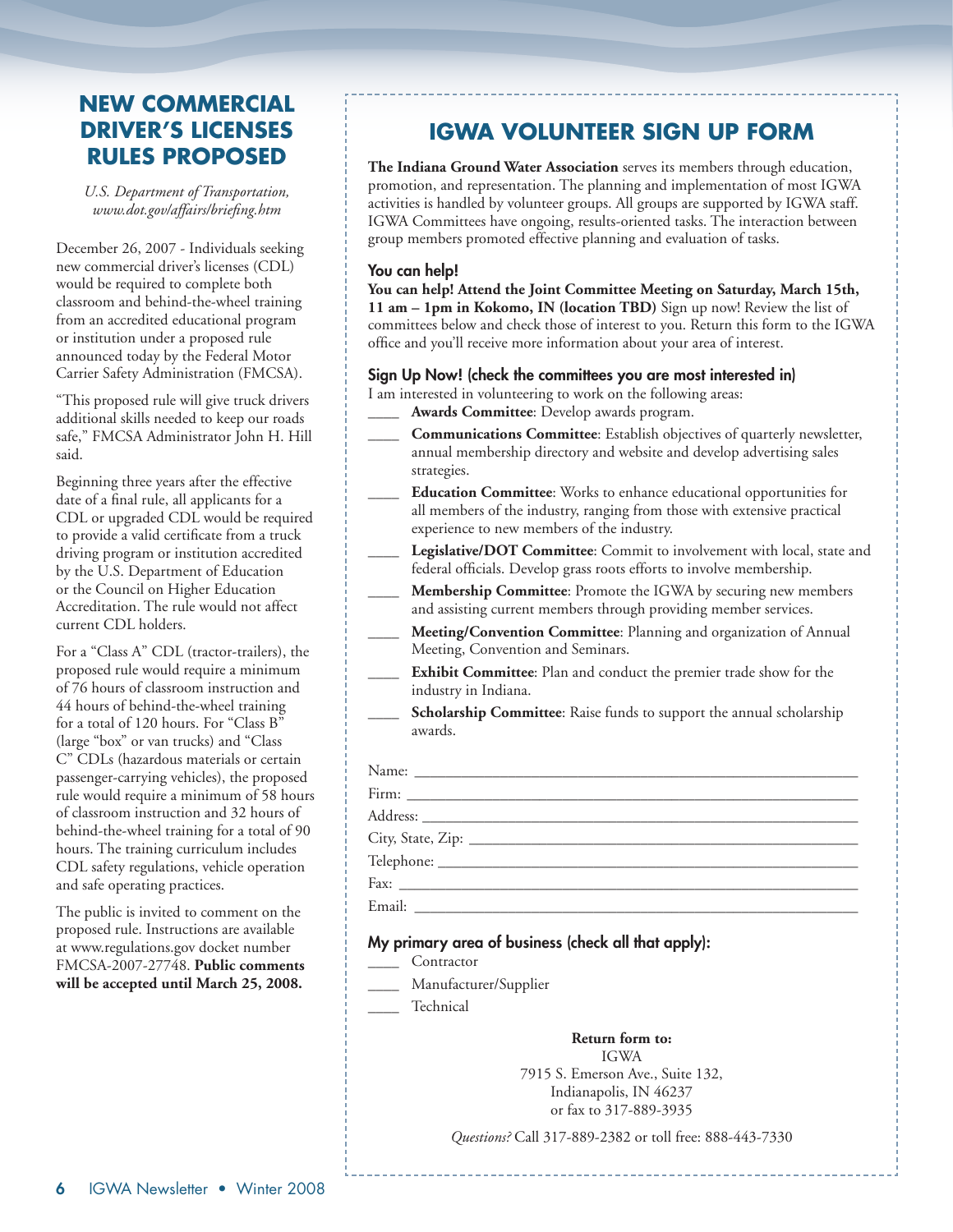# **IGWA FAMILY IN BUSINESS SCHOLARSHIP**

*Prize: \$500.00 Application Deadline: April 30, 2008 Scholarship Awarded: May 15, 2008*

## **CRITERIA:**

- 1. Applicant must be a member of IGWA, immediate family of IGWA member, employee of IGWA member or immediate family of employee.
- 2. Scholarship award can be used at any school of higher education (vocational, technical, community college, or university). Award can be used towards books, tuition, fees, etc.

## **REQUIREMENTS:**

- 1. Completed Application Form
- 2. Statement of 500 words or less describing:
	- a. Proposed use of award money.
	- b. Class or school attending.
	- c. Future goals.
	- d. Information about applicant, such as but not limited to, goals met, accomplishments both personal & academic, etc.
	- e. Financial need/special considerations.

Resumes used for other Scholarship applications will be accepted. However, a statement of 500 words or less describing the above is required.

For this version of the application, statements and resumes on separate sheets of paper must be attached to the Application Form (on this page) with signature of applicant.

The award is for one year and is renewable, however, the student must reapply.

Send completed application forms by April 15, 2008 to:

IGWA Family in Business Scholarship 7915 S. Emerson Avenue, Suite 132 Indianapolis, Indiana 46237

For more information and questions, contact the IGWA office at 317-889-2382, fax 317-889-3935 or ingroundwater@msn.com.

# **IGWA FAMILY IN BUSINESS SCHOLARSHIP APPLICATION**

Deadline: April 30, 2008

| Member Affiliated with IGWA: ________                                                                                                                   |                                                                                                |
|---------------------------------------------------------------------------------------------------------------------------------------------------------|------------------------------------------------------------------------------------------------|
|                                                                                                                                                         |                                                                                                |
|                                                                                                                                                         |                                                                                                |
|                                                                                                                                                         |                                                                                                |
|                                                                                                                                                         |                                                                                                |
|                                                                                                                                                         |                                                                                                |
|                                                                                                                                                         |                                                                                                |
|                                                                                                                                                         |                                                                                                |
|                                                                                                                                                         | PLEASE SEND COMPLETED APPLICATION FORM AND STATEMENT TO:                                       |
| <b>IGWA Family in Business Scholarship</b><br>7915 S. Emerson Avenue, Suite 132<br>Indianapolis, Indiana 46237<br><b>Statement (500 words or less):</b> |                                                                                                |
|                                                                                                                                                         |                                                                                                |
|                                                                                                                                                         | (Use of another sheet is permitted, but it must be attached to this sheet signed and dated)    |
| the best of my knowledge.                                                                                                                               | I affirm that the information provided for this scholarship is complete, accurate, and true to |

Applicant must be a member, immediate family of IGWA member, employee of IGWA member, or immediate family member of employee.

Applicant must be accepted at a college, university or trade or technical school. (Student may be full or part-time)

All applications must be submitted before April 30, 2008. Recipients will be notified by May 15, 2008.

The IGWA Board of Directors has absolute discretion in selecting recipients of the award and in determining the amount of said award. The Board may make such amendments and modifications of the rules and regulations pertaining to the selection of award recipients, the amount of each award and the payment of awards as they, in their sole discretion, determine.

When an applicant has been named as a recipient of the award he or she shall, prior to August 1 in the year of the award, present to the IGWA satisfactory evidence of his or her acceptance or continued enrollment at a college, university, trade or technical school. Failure to do so will forfeit the scholarship.

The scholarship will be paid directly to the college, university, trade or technical school and will not be paid to the recipient of the award.